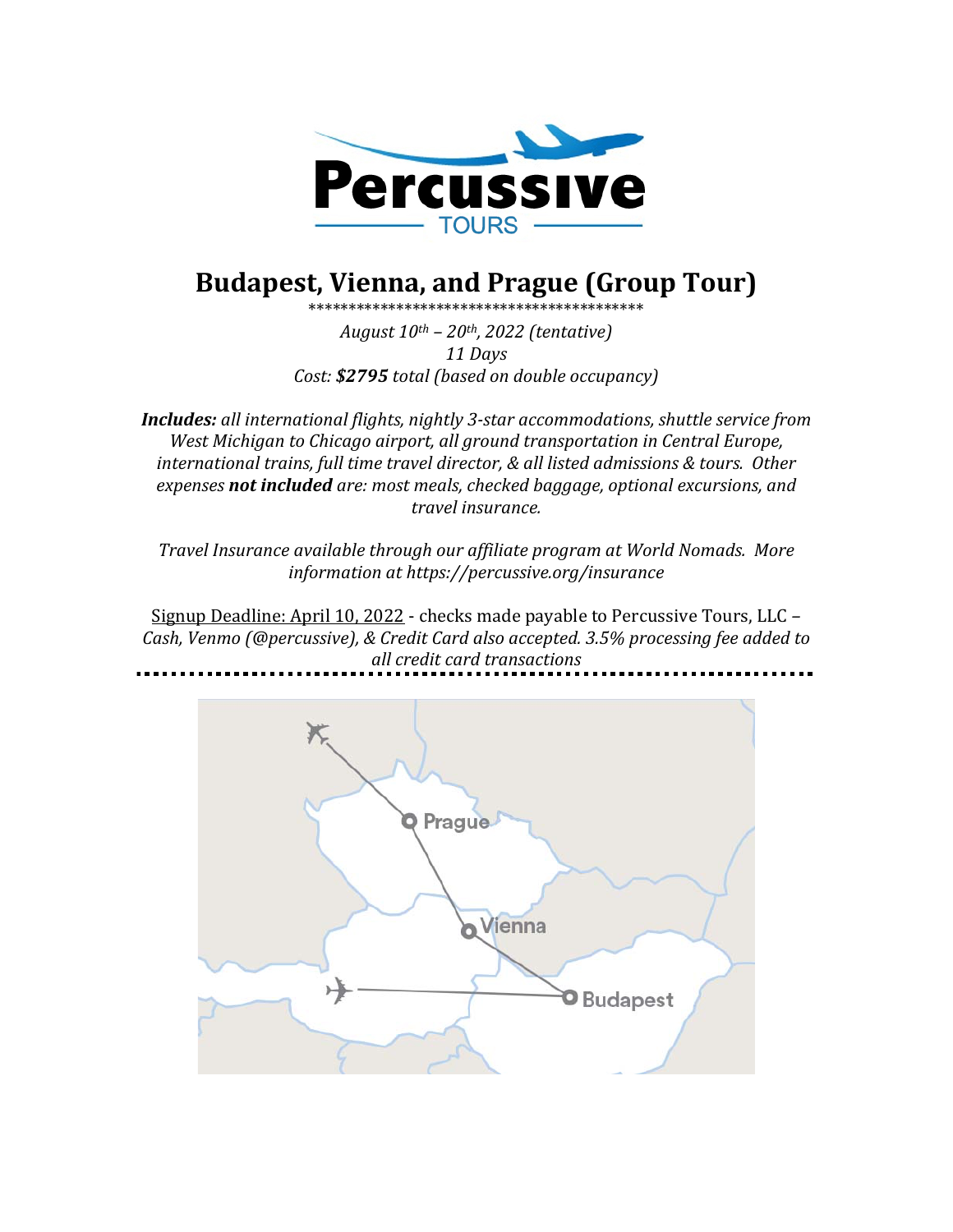# **DAY 1, Wednesday, Aug 10 - Fly to Budapest**

Transfer from West Michigan to Chicago for your transatlantic flight this evening to Hungary's historical capital city: Budapest! Your flight will include all meals, beverages, and entertainment.

#### **Overnight:** Airplane

### **DAY 2, Thursday, Aug 11 – Arrive in Hungary**

Arrive in Budapest this morning and transfer to your centrally located hotel to relax and unwind. Later, join your local Hungarian tour guide as they take you on an in-depth walking tour of this beautiful capital. Visit sights such as:

- Hungarian Parliament Building
- Liberty Square
- Chain Bridge
- Basilica of Saint Stephen
- Sissi's Square
- And much more!

Afterwards, enjoy free time in the area

#### **Overnight:** Budapest

### **DAY 3, Friday, Aug 12 – Budapest Boat Tour**

This morning, enjoy a scenic boat tour down the Danube river through Buda & Pest, while listening to commentary from your local guide. The boat will also make a stop at Margaret Island for you to walk around and enjoy the park and amazing scenery across the river!

Later, opt for one of our many optional excursions.

OPTIONAL EXCURSIONS: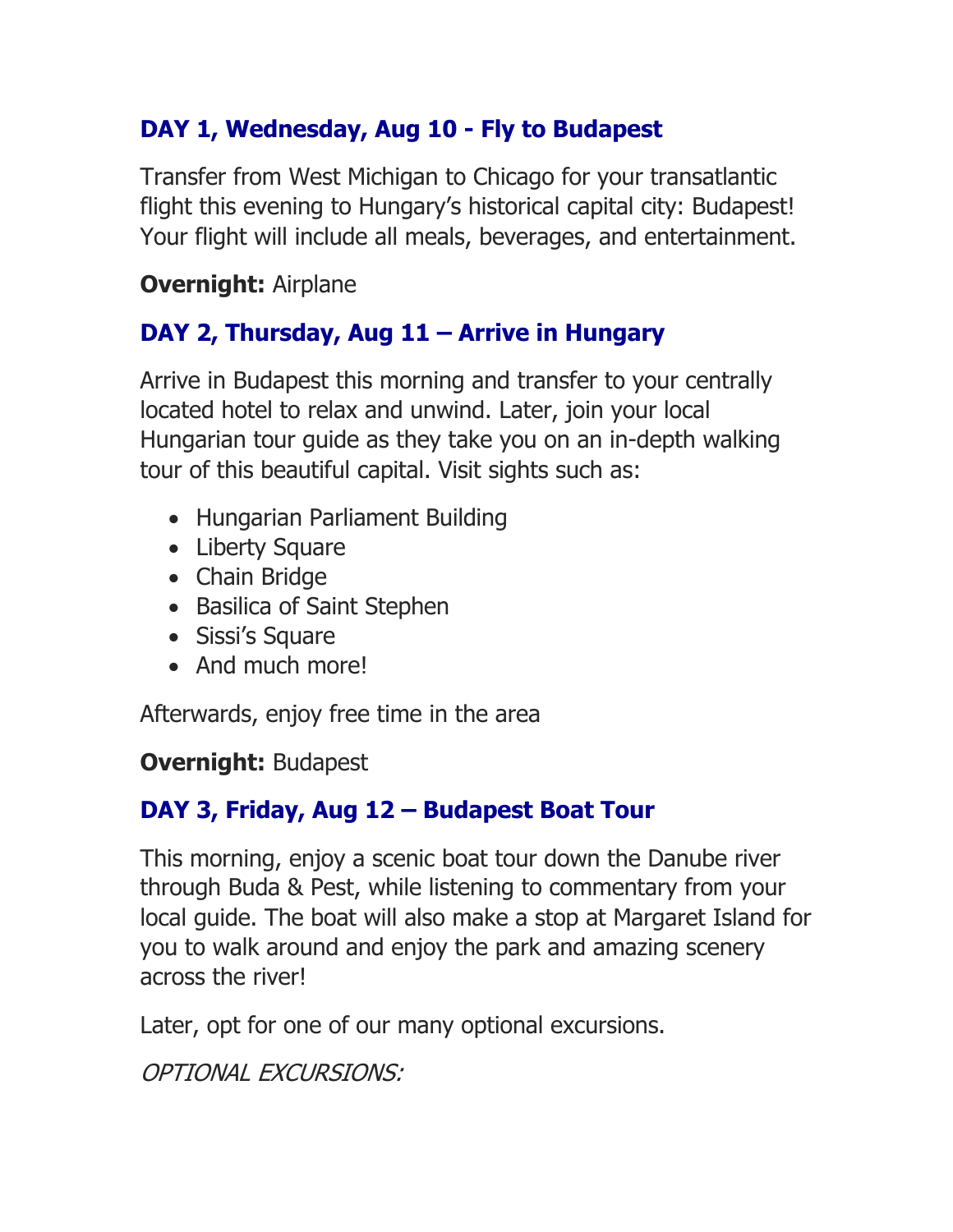#### • **Buda Funicular at Sunset**

Take in the panoramic views of the city and the Danube in this mountain train to the peak of the Buda Castle District.

• **Night-time Dark History and Vampire Walking Tour**  Take a journey into the chilling truth, mystery, and legends that surrounds the Buda Castle district. You will be guided by a historian who will narrate the tales and scandals of Vlad Dracula, "the Impaler", and Elizabeth Báthory, "the blood countess", and other terrifying tales.

# • **Wine Tasting Tour**

Follow your professional sommelier to the wine cellar and treat your palate to flavors of rich regional Hungarian wine and cheese.

### **Overnight:** Budapest

# **DAY 4, Saturday, Aug 13 - Budapest Free Day**

Feel free to sleep in or enjoy the city at your own pace. There are plenty of sights to explore in addition to the amazing excursions that we have planned.

OPTIONAL EXCURSIONS:

### • **The 10 Tastings Gourmet Food Tour**

"Hungry" for Hungarian cuisine? Look no further! This food tour will fill you with joy as your local guide takes you to the best restaurants and markets in town to enjoy unique dishes and drinks that will fill your belly and your soul.

# • **Dinner Cruise on the Danube**

This historic city is best seen from its iconic river that cleaves the city in two. Experience the twinkling lights of city on a panoramic boat with live music while enjoying classical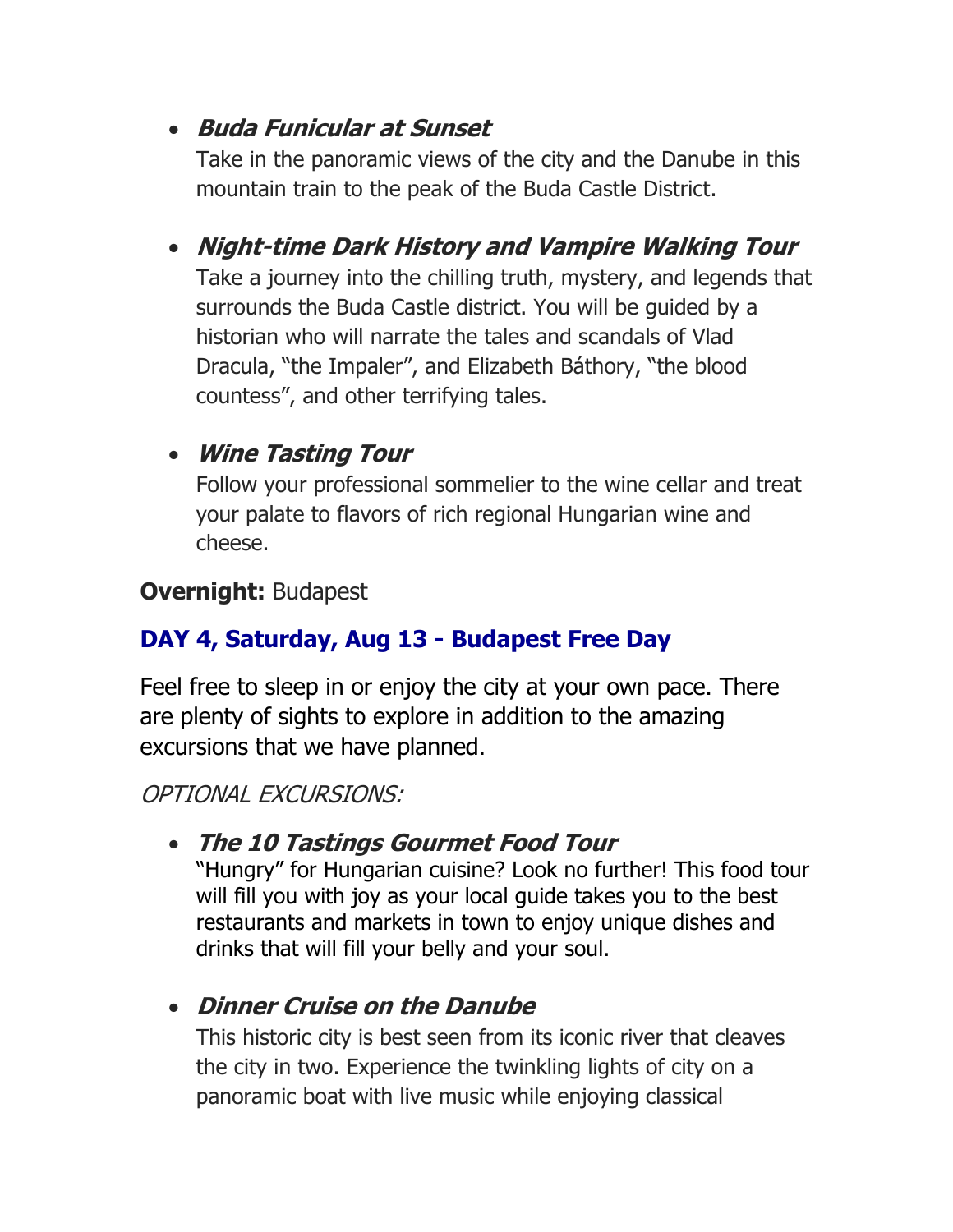Hungarian food.

### • **Sźechenyi Thermal Baths**

Unwind in Budapest's largest naturally medicinal hot springs that include 18 pools and 10 saunas. Enjoy the spa baths in this luxurious palace and feel refreshed.

#### • **Buda Castle**

Nestled in the hills of Buda, this UNESCO world heritage site was first built in the 13<sup>th</sup> century and is filled with vaulted ceilings and baroque furnishings. From the frescos to the tapestries, it is grandeur like you have never seen before. It houses an extensive art and artifact collection throughout seven museums in and around the property.

### **Overnight:** Budapest

# **DAY 5, Sunday, Aug. 14 – Arrive in Vienna**

This morning, take the train to magnificent Vienna, Austria! Upon arriving, transfer to your centrally-located hotel and later join a local guide for a walking tour of the area. Enjoy visiting sites such as:

- Palace Garden
- Heldenplatz
- Hofburg Palace
- Graben Street
- St. Stephen's Cathedral
- Mozart's Residence
- Vienna State Opera
- And much more!

Later, have some free time in the city at your own leisure.

#### **Overnight:** Vienna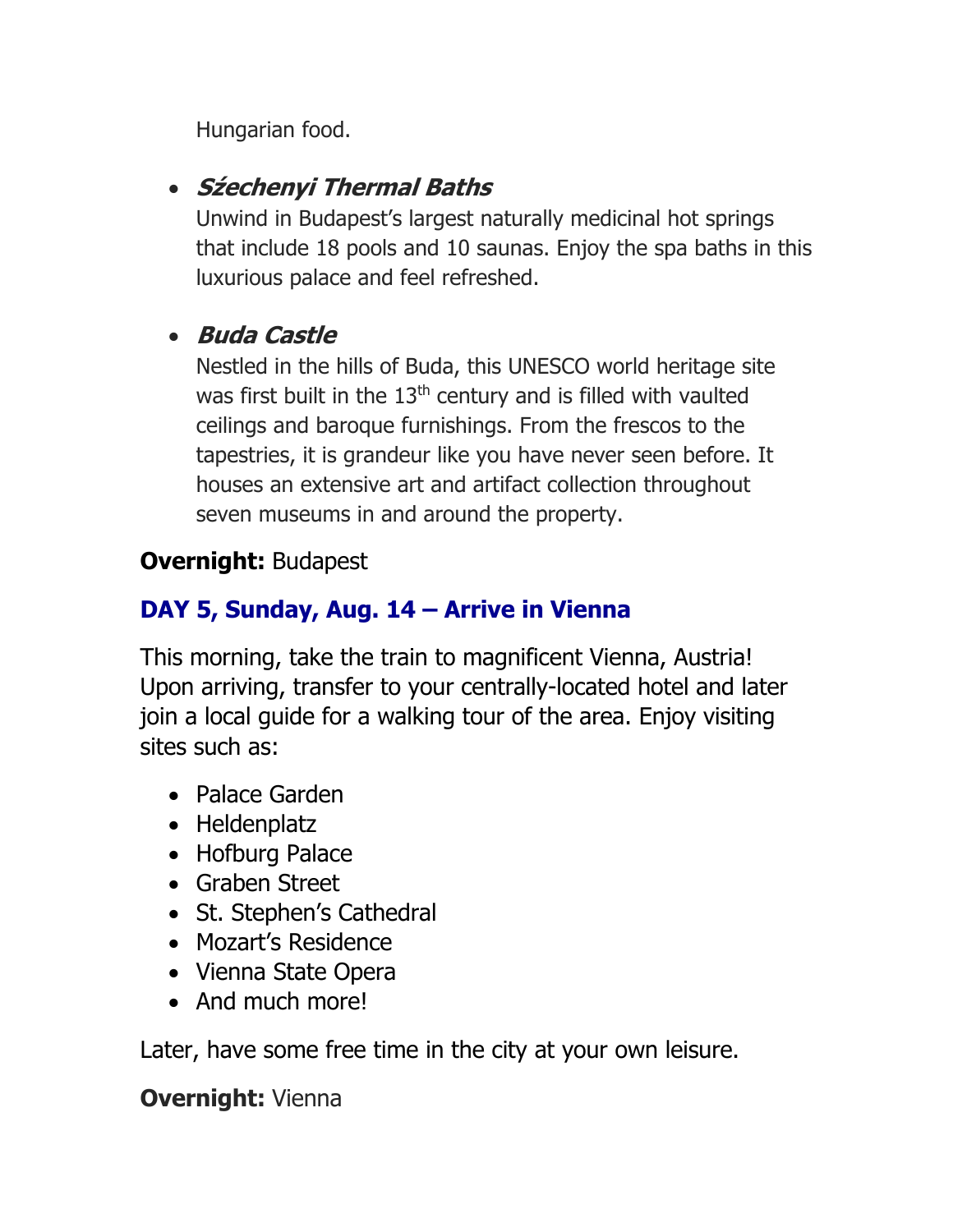# **DAY 6, Monday, Aug 15 - Schönbrunn Palace**

Today, take a tour of the amazing Schönbrunn Palace. With your guide, walk through dozens of lavish staterooms (1441 total rooms!) and learn about the Habsburgs Royal Family. Later explore the ornate palace gardens dating back to the 1600s.

Afterwards, enjoy free time or opt for one of our optional excursions.

#### • **Vienna Watercolor Painting Class**

Paint your own souvenir of your stay in Vienna! The beautiful "Karlskirche", one of the landmarks of Vienna, is just waiting for you to be put on paper. With a pencil, watercolors, and step-by-step instructions from our professional artist, this experience is suited for beginners and advanced painters, or just someone looking for a unique experience!

#### • **Vienna Classical Concert**

Treat yourself to a classical music concert in Vienna's St. Peter's Church. One of the city's baroque beauties, this ornate church is a fitting venue for an evening of music in the heart of the city. Take a seat in the church vaults and immerse yourself in a program of music from renowned classical composers such as Mozart, Vivaldi, Bach, Schubert, and Beethoven.

#### **Overnight:** Vienna

### **DAY 7, Tuesday, Aug 16 - Vienna Free Day**

Today, enjoy a free day relaxing in Vienna, or opt for one of our fabulous optional excursions!

OPTIONAL EXCURSIONS: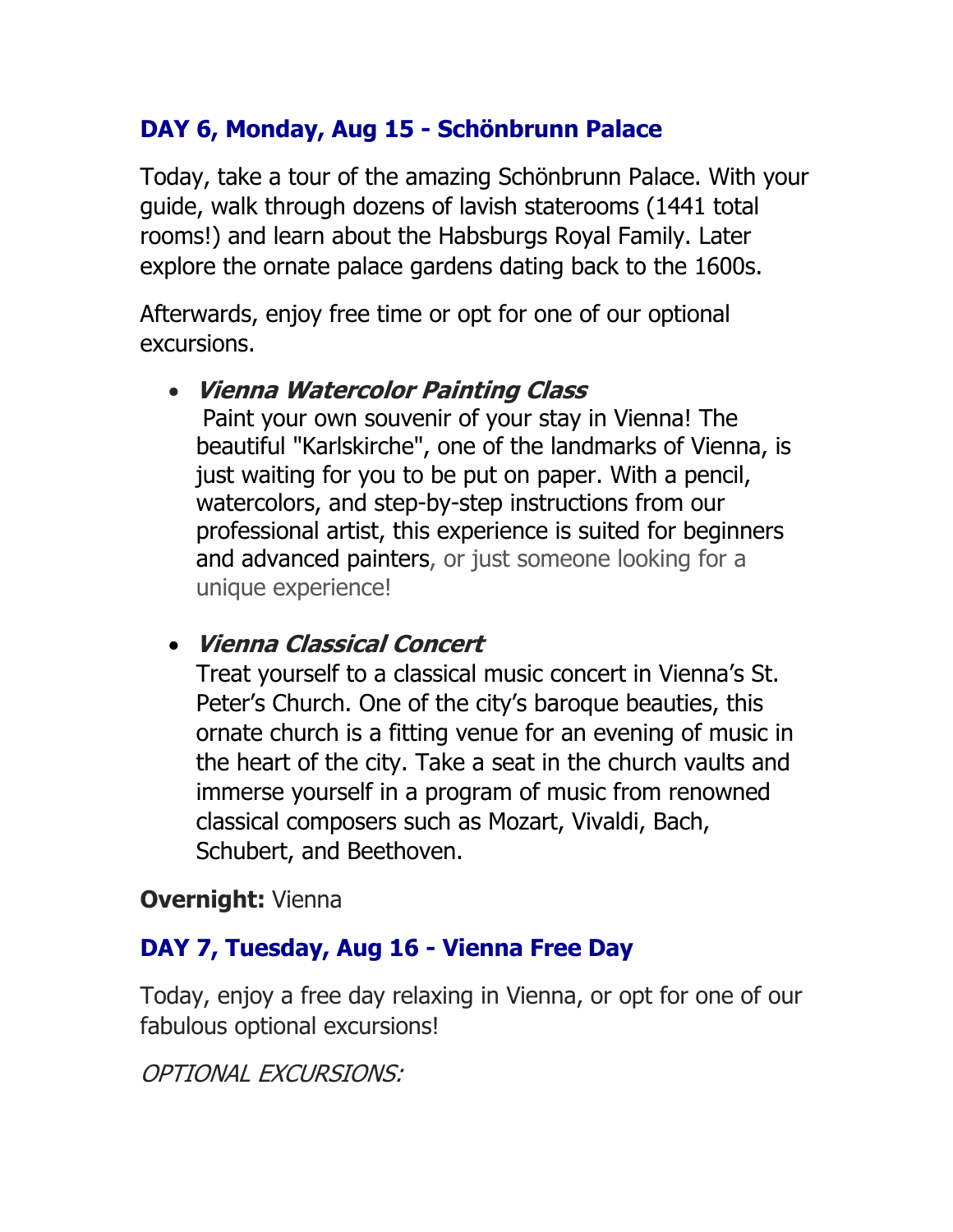### • **Bratislava, Slovakia Day Trip**

On this full-day tour you will wind through the Slovakian countryside in the comfort of an air-conditioned coach. Upon arriving in Bratislava, you will learn hidden secrets from your local guide and visit sites like Grassalkovich Palace and St. Michaels's Tower during your walking tour in the heart of this mystical Slovakian capital.

### • **Austrian Wine Tasting**

Lovers of fine wine will savor the chance to taste the varieties that Austria has to offer. You learn to evaluate wine on a deeper level and pair them with locally sourced cheeses and cured meats.

### • **Kunsthistorisches Museum**

This art history museum was completed in 1891 and houses some of the world's most impressive art and antiquities; like Michelangelo, Raphael, and Caravaggio. In addition to ancient Egyptian, Greek, and other treasures.

### **Overnight:** Vienna

### **DAY 8, Wednesday, Aug 17 - Arrive in Prague**

This morning, take the train to the beautiful medieval capital of the Czech Republic: Prague! After arriving in the city, transfer to your centrally-located hotel. Later, join your local guide for a walking tour of the city, with visits to sites such as:

- The Rudolfinum
- Old Jewish Quarter
- World-famous Astronomical Clock
- Prague Castle
- Powder Tower
- Church of Our Lady before Tyn
- And much morel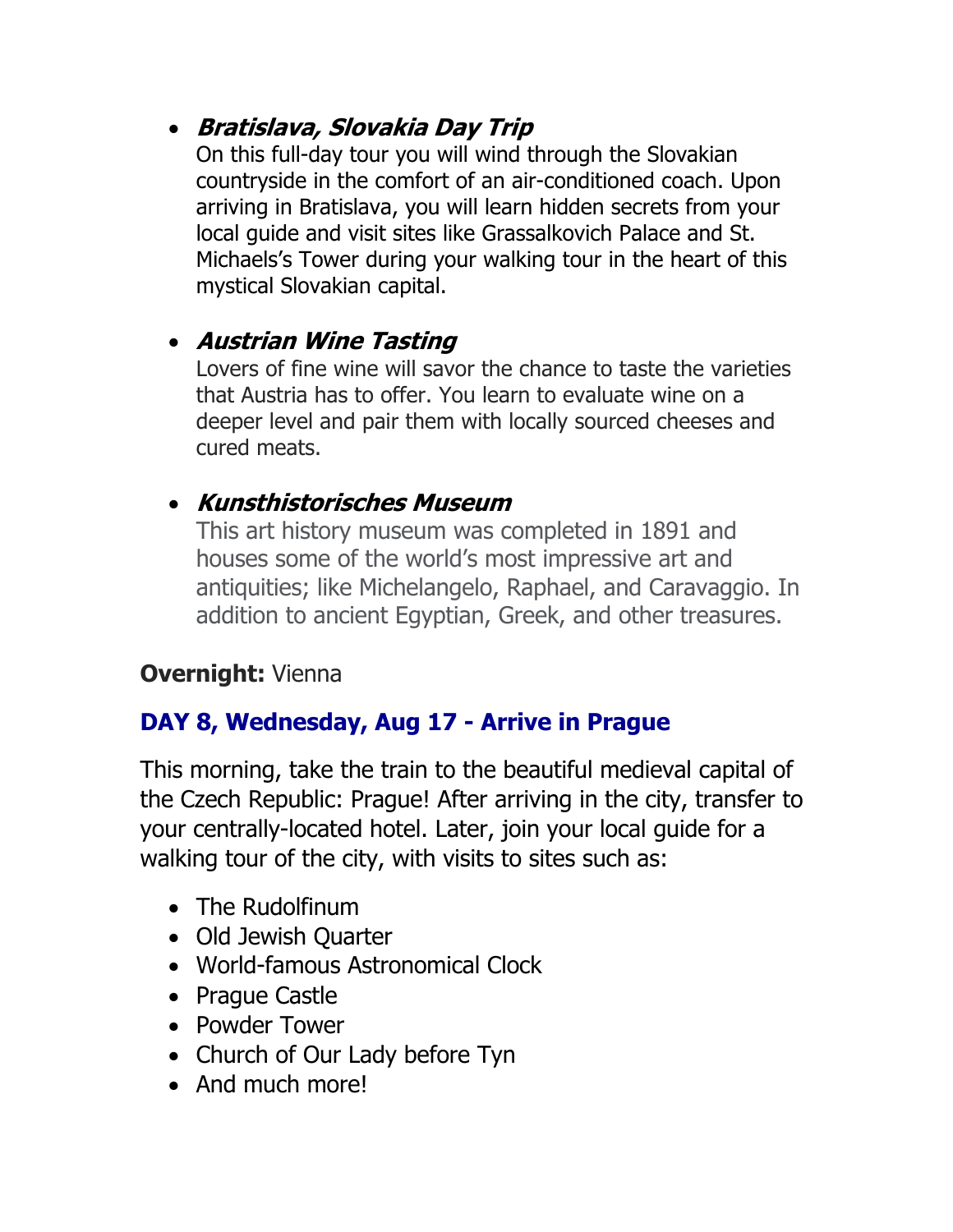Later, enjoy free time at your own leisure.

#### **Overnight: Prague**

### **DAY 9, Thursday, Aug 18 - Prague Castle Circuit**

Today, enjoy a skip-the-line ticket that will grant you access to the following attractions to explore at your own pace:

- Prague Castle
- Old Royal Palace
- St. George's Basilica
- Golden Lane
- St. Vitus Cathedral
- Charles Bridge Museum

Later, have some free time or hop on one of our optional excursions.

#### OPTIONAL EXCURSIONS:

#### • **5-Course Medieval Dinner Theatre**

Immerse yourself in the romance of medieval times with a 3-hour dining experience in Prague. Leave the modern world behind as you step into a candle-lit tavern, and kick off the evening with a mug of beer or glass of wine. Sit down to five generous courses of medieval food, as jugglers take the stage alongside belly dancers and swordsmen. Lose yourself in the music and fun, and meet vivid characters that range from a frightening executioner to an old fortuneteller with magical powers.

#### **Overnight: Prague**

#### **DAY 10, Friday, Aug 19 – Prague Free Day**

Today, explore Prague at your own pace or join an optional